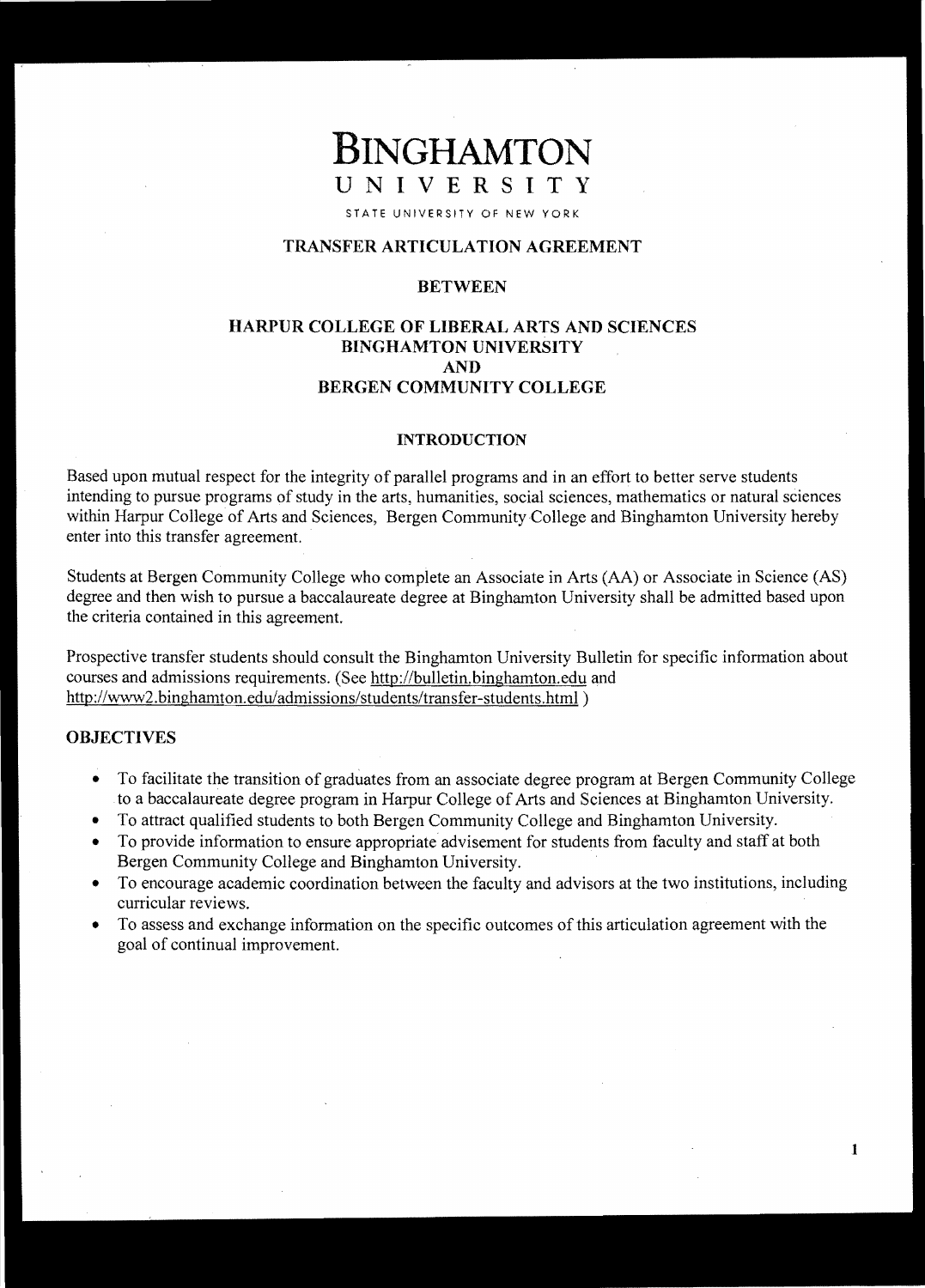#### **TRANSFER ARTICULATION AGREEMENT**

#### **BETWEEN**

# **HARPUR COLLEGE OF LIBERAL ARTS AND SCIENCES BINGHAMTON UNIVERSITY**

#### **AND**

#### **BERGEN COMMUNITY COLLEGE**

Harpur College of Arts and Sciences at Binghamton University and Bergen Community College have entered into an agreement as described in this document detailing Harpur College requirements, General Education requirements and detailed information contained in appendices for timely completion of specific majors. This agreement will remain in effect until it is recertified or until it is terminated.

The undersigned agree to all the stipulations outlined in the attached documents.

Dr. Harvey Stenger President **Binghamton University** 

**Dr. Donald Nieman** 

**Executive Vice President for Academic Affairs and Provost Binghamton University** 

Dr. Anne McCall **Dean Harpur College of Arts and Sciences** 

**Date:** November, 2014

Dr. B. President **Bergen Community College** 

Dr. William P. Mulaney Vice President of Academic Affairs **Bergen Community College**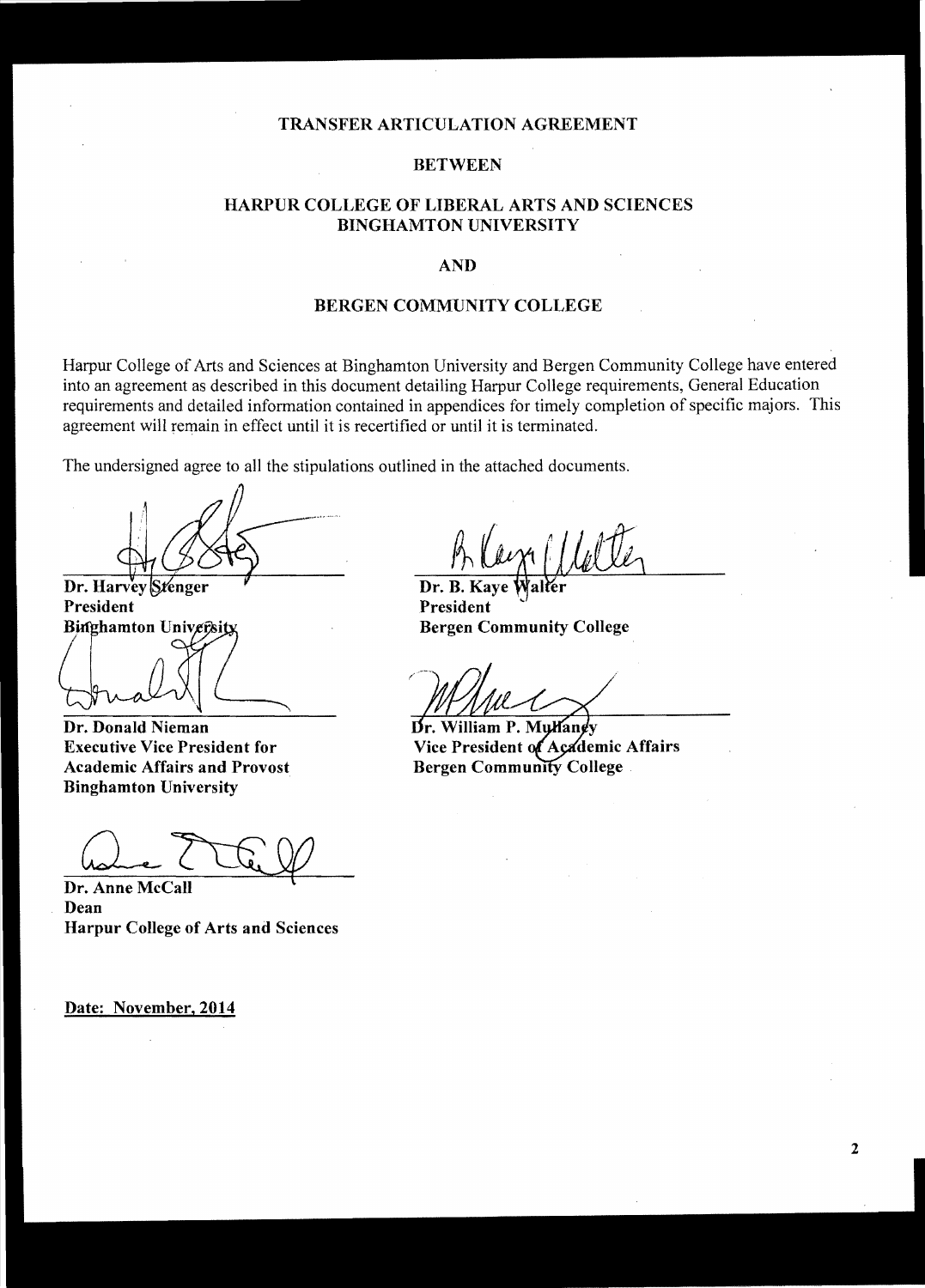## **ARTICLES OF AGREEMENT**

- 1. There are three groups of requirements that all students must complete in order to receive a Bachelor of Arts (BA) or Bachelor of Science (BS) from Harpur College of Arts and Science at Binghamton University. These requirements fall under the following categories: Harpur College, General Education (GenEd), and academic major.
- 2. This document describes the prerequisites and requirements for the BA and/or BS degree in Harpur College and the guidelines for the transfer of credits and courses from Bergen Community College. It also provides information about approved Binghamton University transfer course equivalencies for a specific major that should be taken within the first two years of study at Bergen Community College. Students must have earned, or be on target to earn, an associate degree from Bergen Community College in one of the articulated Harpur College majors. Students will provide Binghamton with an official final Bergen Community College transcript indicating completion of the degree.
- 3. For questions regarding General Education (Gen Ed) and Harpur College requirements, a student should consult with Harpur College Academic Advising. Please see http://harpuradvising.binghamton.edultransfer/index.html. For academic major requirements, a student should consult with the specific department and review the University Bulletin. Please see http://bulletin.binghamton.edu/.
- 4. All students who participate in this agreement and enroll at Binghamton University are expected to adhere to all general administrative and academic policies and procedures. The Binghamton University Bulletin and Student Handbook specify University policies and procedures. Additional Harpur College policies may be found on the Harpur Advising website or the Harpur College website. Academic departments and programs may have other more detailed information specific to their area. All students are held to the degree requirements in the University Bulletin for their academic year of matriculation.
- 5. Each institution hereby agrees to discuss and notify the other in the event of substantive changes in a course, program or policy at its institution that would have an impact on this agreement, including the courses and provisions herein. Bergen Community College shall notify Binghamton University through transart(@binghamton.edu when course syllabi and/or course content are significantly altered, or if new courses should be reviewed for equivalencies. Changes to the degree programs at Binghamton University will be reflected in the Bulletin, and due notification shall be made to Bergen Community College. All such notification shall be made as early as reasonable.
- 6. Evaluation of this agreement will occur bi-annually and renegotiation of the agreement will occur every five years. At the request of either party, a review of the contents and/or implementation of the agreement will be conducted by the institutions. Binghamton University and/or Bergen Community College will give not less than one calendar year's written notice for a termination of the articulation agreement.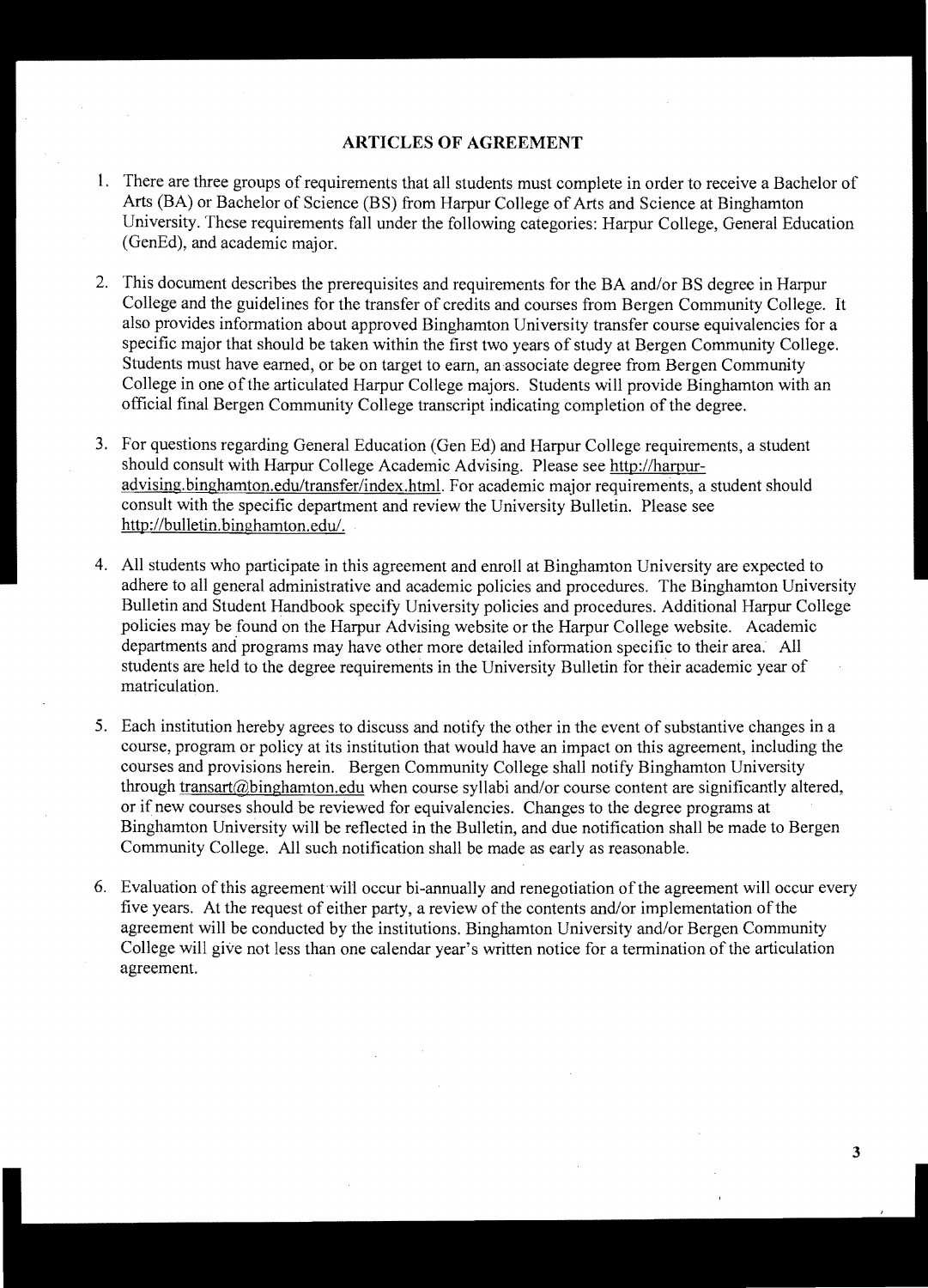# **HARPUR COLLEGE BACCALAUREATE DEGREE REQUIREMENTS**

The following Harpur College requirements must be completed by all students in all Harpur College academic majors in order to receive a BA or BS degree from Binghamton University:

- Achieve a minimum of 126 total credits with at least 94 credits in arts and sciences courses.
	- Maintain a minimum cumulative Binghamton GPA of a 2.0.
- Meet the residency requirement of 44 liberal arts and sciences credits.
- Complete the Harpur College writing requirements and upper level course requirements.
- Complete the General Education requirements.
- Complete academic major requirements.

# **UNDERGRADUATE ADMISSIONS AND HARPUR COLLEGE TRANSFER REQUIREMENTS**

- 1. Under the provisions of this document, all Bergen Community College students who have graduated or who will graduate prior to enrollment at Binghamton with an AA or an AS degree must have a minimum of a 3.0 cumulative grade point average for acceptance to Binghamton University. Students below the 3.0 minimum GPA may be considered for conditional acceptance when:
	- All relevant transfer admissions criteria are met.
	- Space is available in the entering class.
	- A completed application is received by March 15 for fall admission and November 15 for spring admission.
- 2. Application Forms and requirements for application and admission are available at: http://www.binghamton.edu/admissions/apply/transfer/index.html, including additional requirements for international applicants and Educational Opportunity Program (EOP) applicants.
- 3. Up to a maximum of 82 transfer credits may be applied toward a Harpur College of Arts and Sciences degree. A student must have a minimum of 24 credits to be a sophomore, 56 to be a junior and 88 to be classified as a senior. Students who complete an associate's degree in one of the articulated Harpur College majors and followed the recommended guidelines as stated in the course selection advising guide will enter Binghamton University at junior status after having satisfactorily completed at least 56 credits at . Bergen Community College.
- 4. Three courses in English expository writing, composition, rhetoric, or literature or courses designated as writing intensive may transfer toward the fulfillment of the Harpur College Writing requirement. Students must complete at least one Composition and one Harpur Writing Emphasis course at Binghamton University.
- 5. Courses are evaluated for SUNY Gen Ed and Harpur College equivalency by Harpur Academic Advising. Courses may satisfy more than one category. Whether transfer credits may be applied to academic major requirements is determined by each department within Harpur College and may vary from major to major. Certain requirements must be completed at Binghamton University.
- 6. Harpur College will grant full transfer credit for college courses in the arts and sciences and up to 32 credits for non-liberal arts college courses that are theoretical in nature, provided that a grade of C- or higher is earned. Some courses counting toward a specific major may require a grade higher than C- to fulfill major requirements. Any specific grade requirements for courses counting toward a major would be noted in the appendix for that major if applicable. Courses that are developmental, remedial or applied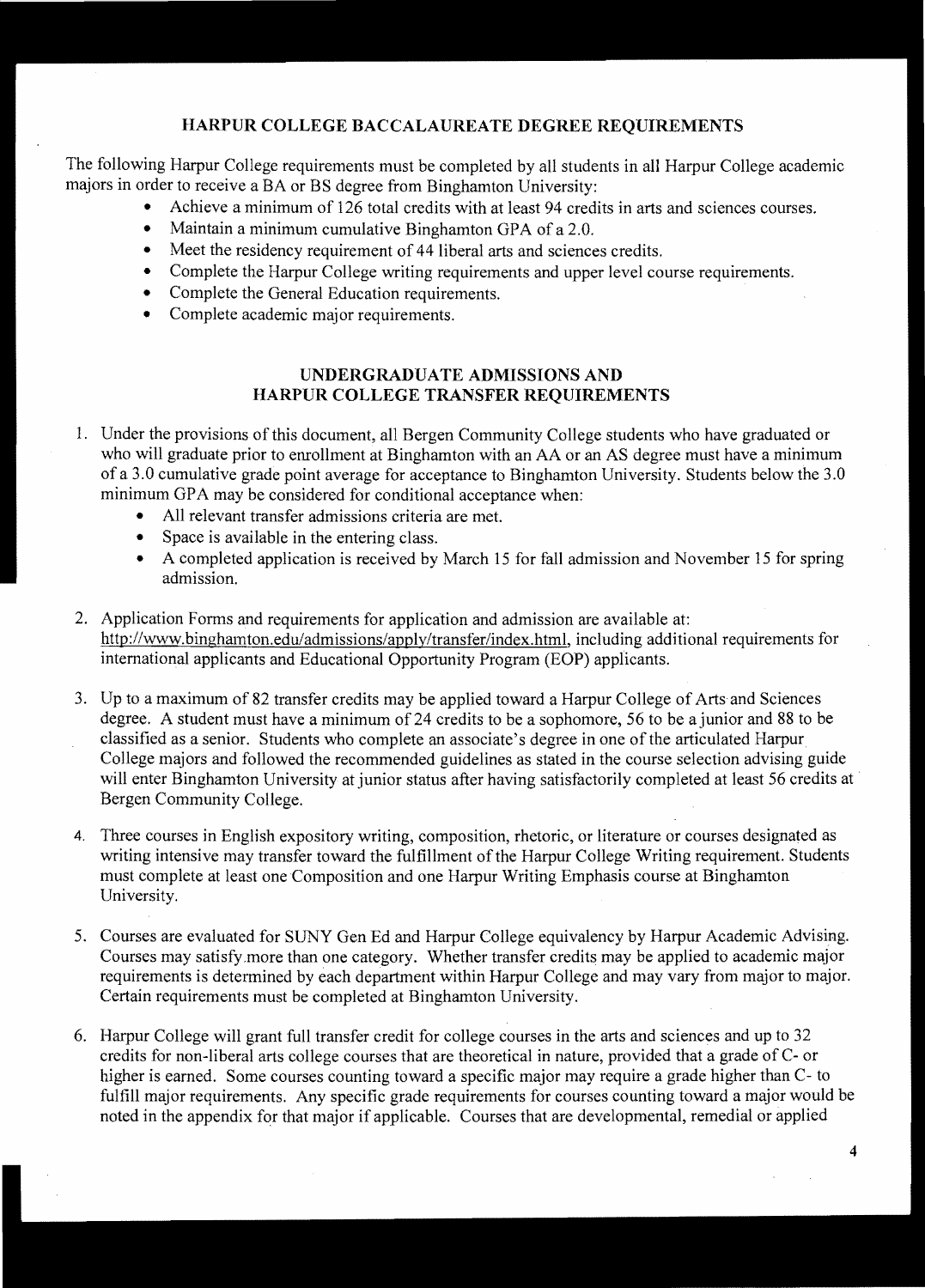skill-oriented do not transfer. Credit from external examination, including credits earned through Advanced Placement (AP), International Baccalaureate (IB), College Level Examination Program (CLEP), Regents College Exam Program, and DANTES may transfer. Only a maximum of 32 external examination credits may apply toward the baccalaureate degree.

- 7. A minimum of four credits will be awarded for a score of 3 or better on AP examinations. IB courses will be reviewed on a course-by-course basis with a minimum award of four credits for a score of 4 or better on each higher level examination. In addition, select IB and AP exams with certain scores may fulfill GenEd or academic major requirements. Please see *http://www2.*binghamton.edulharpur/advising/transfer/index .html
- 8. Grades from Bergen Community College do appear on a student's Binghamton transcript, but they are not included in the Binghamton GPA.
- 9. Semester-length courses will transfer with full credit as awarded at the original college. For example, a three-credit course at a previous college can fulfill a four-credit course requirement at Binghamton, but only three credits will be added to the number of credits that transfer.
- 10. While students without an intended major may apply to transfer as "undeclared," in order to complete a degree in a timely manner, students should declare an academic major by the junior year.

# **GENERAL EDUCATION REQUIREMENTS AND TRANSFER EQUIVALENCIES**

1. The State University of New York System requires all baccalaureate degree candidates, as a condition of graduation, to complete a General Education program of no fewer than 30 semester credit hours specifically designed to achieve the student learning outcomes in ten knowledge and skill areas and two competencies. The ten knowledge and skill areas are listed below:

# **BINGHAMTON GENERAL EDUCATION CATEGORIES equivalent to SUNY- WIDE GENERAL EDUCATION CATEGORIES**

| <b>Binghamton Gen Ed</b>           | <b>SUNY Gen Ed</b>           |
|------------------------------------|------------------------------|
| Aesthetics                         | Arts                         |
| Composition and Oral Communication | <b>Basic Communication</b>   |
| Foreign Language*                  | Foreign Language             |
| Global Interdependencies           | Other World Civilizations    |
| Not Applicable                     | <b>Western Civilizations</b> |
| Humanities                         | Humanities                   |
| Laboratory Science                 | Natural Science              |
| Mathematics                        | Mathematics                  |
| Pluralism in the U.S.              | American History             |
| Social Science                     | Social Science               |
| Physical Activity and Wellness     | Not Applicable               |

*\*Binghamton's Foreign Language requirement differsfrom the SUNY Foreign Language requirement. Please see http://gened.binghamton.edu for additional information.* 

2. Many of the General Education requirements at Bergen Community College should transfer into like categories for SUNY and Binghamton General Education requirements. Although this is not a